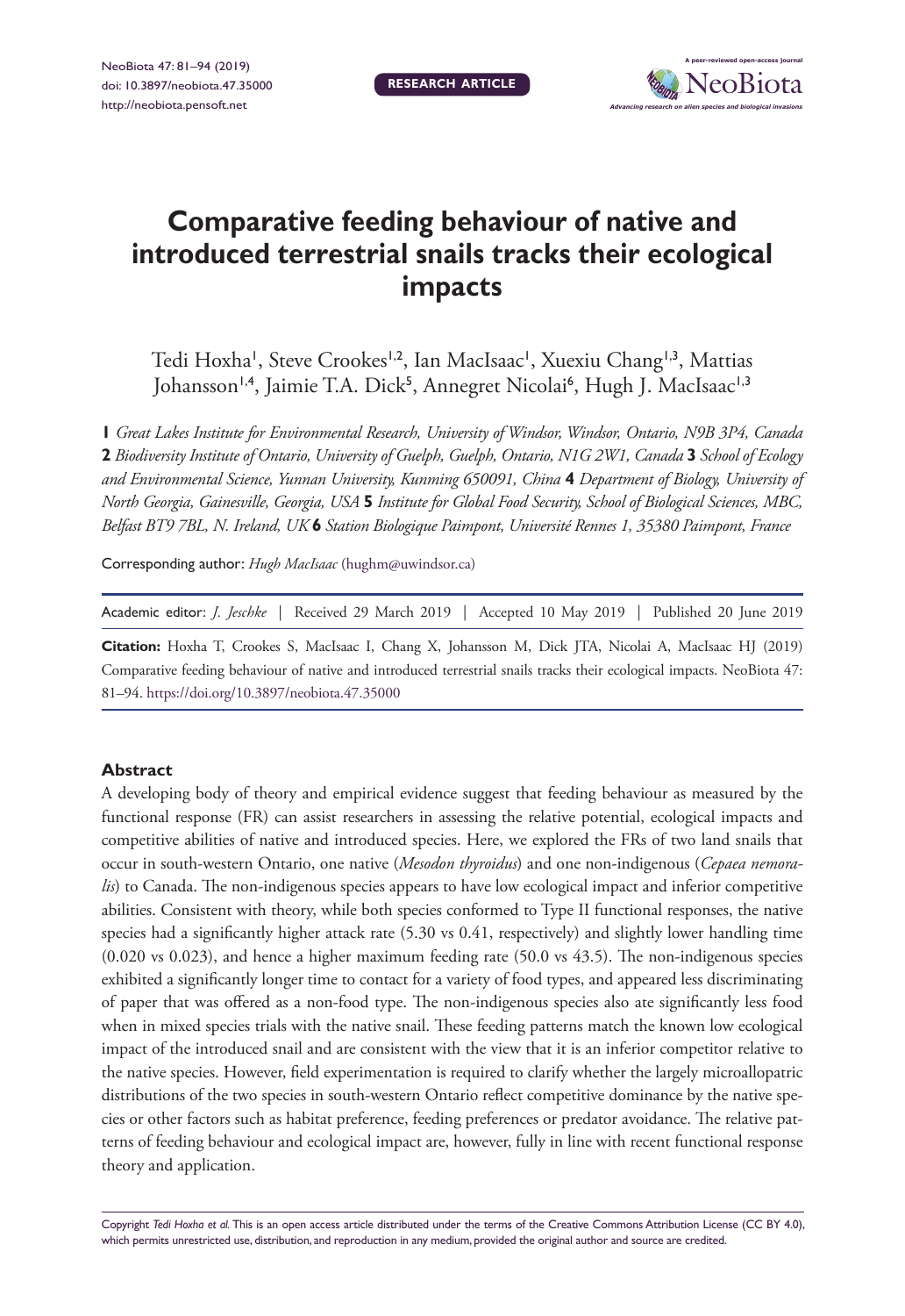#### **Keywords**

Alien species; functional response; interspecific competition; non-indigenous species

# **Introduction**

Introduction of non-indigenous species (NIS) is largely a consequence of unintentional and intentional human-mediated mechanisms. Once introduced, some NIS adversely affect native species and alter the communities in which they establish (e.g. Dick et al. 2017a). Elton (1958) proposed that characteristics of a native community could be important in providing resistance by native species against successful establishment of NIS. A large literature subsequently demonstrated that interactions (largely predation and competition) by native species could impair or prevent establishment of NIS (e.g. Levine et al. 2004; Smith-Ramesh et al. 2017), though the opposite may also occur (e.g. Levine et al. 2004; Cobián-Rojas et al. 2018). However, the specific mechanisms and thus the predictability of such species interactions and their outcomes remains poorly studied.

Numerous researchers have explored the role of interspecific competition in invasion ecology and its impacts on native ecosystems (e.g. Paini and Roberts 2005). Cases in which a native species competitively excludes a potential invader are particularly interesting, as they may provide valuable insights into context-specific factors that permit the native species to resist invasion (Paini et al. 2008; Zenni and Nuñez 2013). In many other cases, colonizing species may suppress native ones or limit their distributions (e.g. Petren and Case 1996).

One promising method of studying the possible impacts of NIS and the role of interspecific competition is through the use of the "functional response" (FR; see Dick et al. 2017b). Originally developed to study predator–prey relationships, FRs represent the relationship between resource consumption rate and resource density (Holling 1959). Indeed, competition theory refers to the "functional resource utilization response" of competing plant species (Tilman 1977). Using comparative FRs, Xu et al. (2016b) revealed that the impact of the invasive apple snail *Pomacea canaliculata* in relation to native *Bellamya aeruginosa* and introduced *Planorbius corneus* was predictable from the method. Similarly, comparative FRs were used to highlight the strong ecological impact of the "killer shrimp" *Dikerogammarus villosus* on native *Gammarus pulex* (Dodd et al. 2014). Thus, FRs can be used to assess impact on shared resources and hence relative competitive ability of native species and actual or potential invaders with respect to their resource uptake rates (Dick et al. 2017a). In particular, however, this method can move from understanding to predicting invasive species impacts (Dick et al. 2014).

*Cepaea nemoralis* is a terrestrial snail introduced to North America from its native Western Europe (Örstan and Cameron 2015). Its ornamental value and colourful appearance are responsible for its intercontinental spread by humans (Whitson 2005). The species occupies a wide variety of habitats and can be found in parks and gardens within cities (Ożgo 2012), but does not appear to have significantly harmful effects once introduced (Cowie et al. 2009; Ożgo and Bogucki 2011). This is the case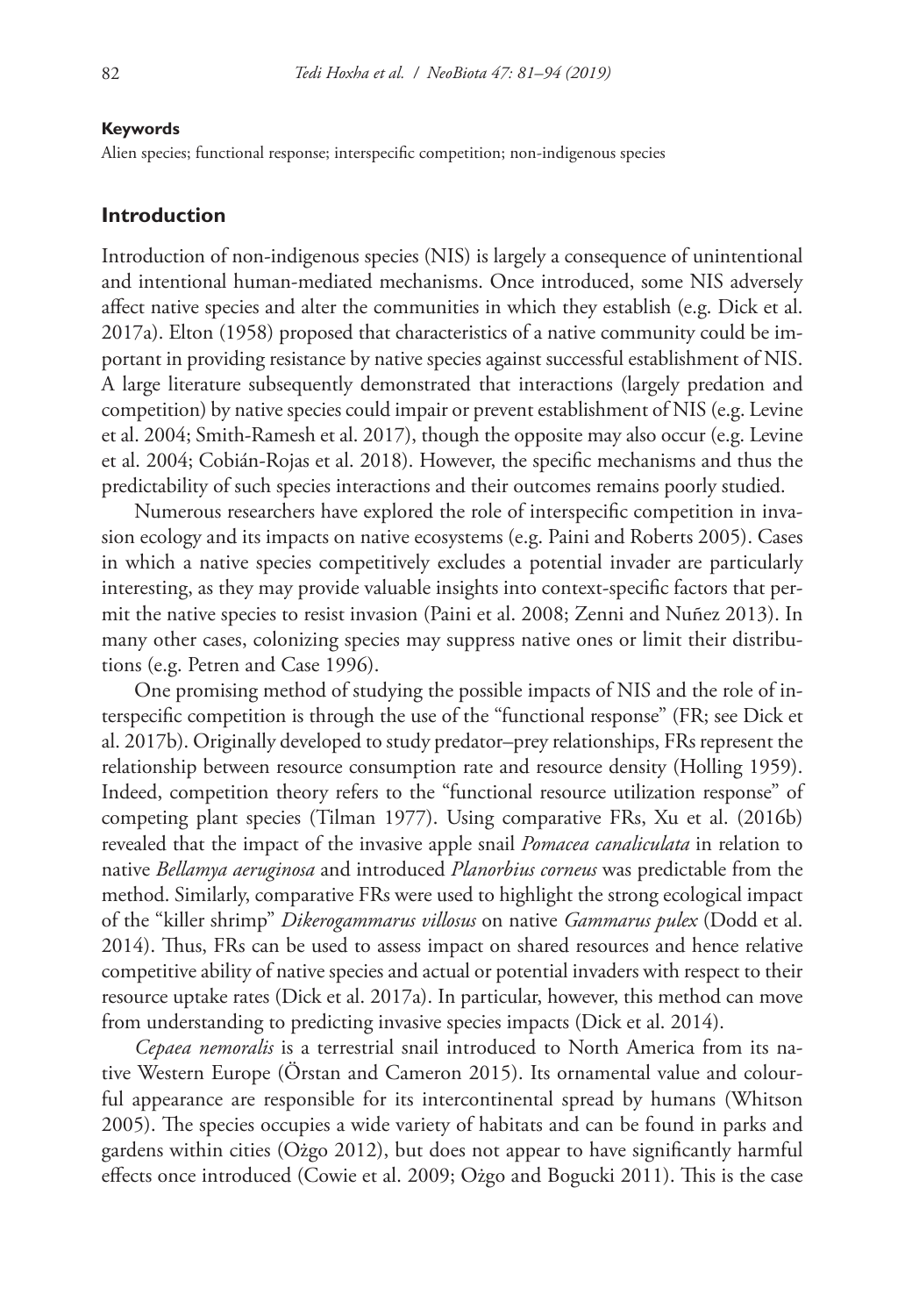in Windsor and Essex County, Ontario, Canada, where *C. nemoralis* populations are abundant, particularly in urban and disturbed areas. Despite its commonness in these environments, it is rarely found in largely undisturbed woodlands of the region. It is possible that its absence from undisturbed woodlands is at least partly explained by the presence of the native snail *Mesodon thyroidus*, a similarly-sized species found mainly in woodlands including Kopegaron Woods Conservation Area (KWCA), where it often occurs on or in downed logs or under leaf litter. Preliminary surveys of KWCA confirmed the presence of *C. nemoralis* in the more disturbed forest periphery, but the two species never co-occurred in the interior of the forest.

A recent review indicated a significant role of olfaction in detection and selection of food by many terrestrial gastropods, though its importance varies by species (Kiss 2017). It is not clear whether the FRs of species are affected by olfaction nor whether interactions between native species and NIS could be influenced by it.

In this study, we address multiple aspects of the foraging ecology of these two terrestrial snail species, specifically their functional responses, odour detection capabilities and possible interspecific competition. We hypothesized that native, forest-inhabiting *M. thyroidus* may competitively exclude *C. nemoralis* from this habitat type. Specifically, we hypothesized that *M. thyroidus* would exhibit a greater attack rate, shorter handling times (and thus greater maximum feeding rate), shorter search times during olfactory tests, and greater consumption of limited resources in joint foraging experiments with the introduced snail. These predictions follow comparative FR and feeding theory (Dick et al. 2014). To test our hypotheses, we thus used a functional response (FR) framework to compare resource acquisition parameters (i.e. attack rate and handling time) for both these herbivorous snails. We also conducted odour detection experiments to determine whether olfactory cues were important to either species when locating food. Finally, we conducted joint foraging microcosm experiments to observe the relative competitive ability of both snails when placed in a confined environment with limited resources.

## **Methods**

Native *Mesodon thyroidus* snails were found on wooden logs and leaf litter and handpicked from the ground in KWCA in Leamington, Ontario, Canada, during July 2016. Non-native *Cepaea nemoralis* snails were collected from various urban areas of downtown Windsor, Ontario. Each species was separately housed in transparent aquarium tanks that were covered with fish net mesh to allow oxygenation while preventing egress of snails. Both tanks were maintained in a light- and temperature-controlled chamber (16:8 light:dark regime at 21 °C). Food for snails consisted mainly of grasses, maple leaves (*Acer* sp.) and dandelion leaves (*Taraxacum officinale*) obtained near the Great Lakes Institute for Environmental Research (GLIER), Windsor, Ontario. Snails were fed *ad libitum* during the acclimation period. Dechlorinated water was added to both tanks daily to maintain humidity.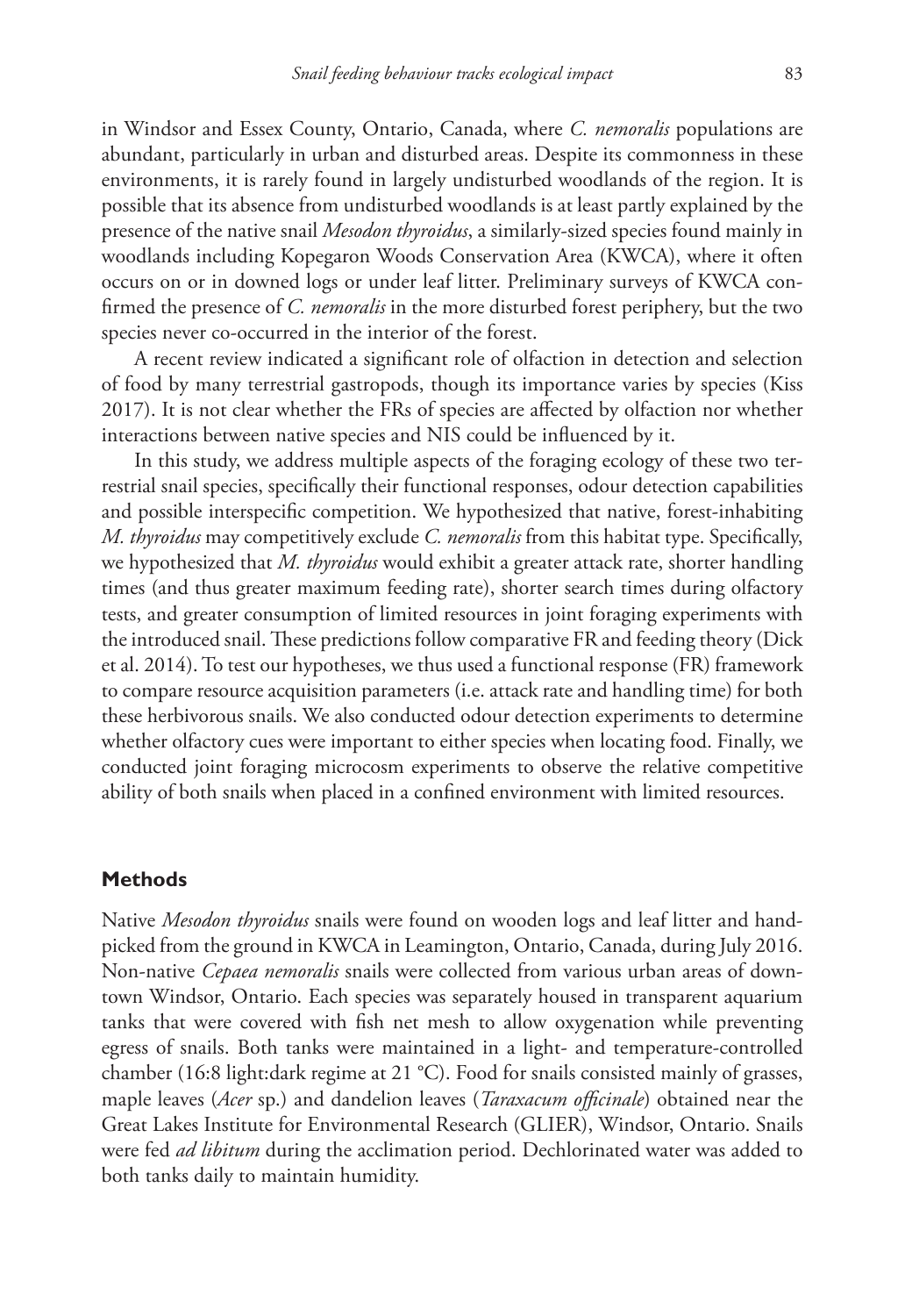## **Functional response experiments**

Experimental food consisted of dandelion (*Taraxacum officinale*), which is a non-native species in both habitats occupied by the snail species. Dandelion has been used in previous feeding experiments with gastropods (e.g. Desbuquois and Daguzan 1995; Hanley et al. 2003, 2018). Preliminary feeding trials demonstrated that both snail species consumed dandelion, though Hanley et al. (2018) determined that dandelion seedling contained anti-herbivore phenolics and alkaloids and were only moderately acceptable as food to snails (*Cornu aspersum*) in feeding trials.

Snails were used for functional response (FR) experiments following a 24 h food deprivation period to standardize hunger levels. Each FR trial lasted 24 h as preliminary trials showed negligible food consumption over shorter (4 h) periods. Transparent boxes  $(7.6 \times 11.4 \text{ cm})$  were used as arenas to hold food and snails during experiments. A grid composed of 1.3 cm squares was fixed below the box to form a 54-square base  $(6 \times 9)$ . Experimental dandelion leaves were hole-punched to produce circular pellets of uniform diameter (7 mm) as food for the snails. Pellets were placed in the centre of each square to standardize distance between adjacent food items. Original pellets (*n* = 2) were placed at the centre of the box along the short axis, and subsequent food levels (4, 8, 12, 16, 20, 24, 28, 32, 42, 54) were achieved by adding symmetrically along this axis (i.e. non-randomly).

To begin the experiment, adult and subadult snails were placed at the centre of the arena. Five trials were conducted at each food level for the native *M. thyroidus* and six for the introduced *C. nemoralis*. The arena was uniformly sprayed with deionized water to provide moisture, and boxes were covered with a lid during the trials. At the end of the test period, dandelion consumption was recorded. An event was recorded as full consumption if at least half a pellet was consumed; partial consumption (<50%) was not recorded. Species' FRs were calculated as described below.

#### **Odour detection experiments**

Odour preference experiments were conducted in single-species trials with one randomly selected snail individual each. *Mesodon thyroidus* ranged between 1.27 and 2.87 g, whereas *C. nemoralis* ranged between 0.48 and 3.50 g. Fresh dandelion pellets (formed as above) were subjected to one of four treatments: a) desiccation in an oven at 40 °C for 24 h; b) freezing at 0 °C for 24 h; c) pellets from freshly picked leaves; and d) pellets of the same shape but consisting of white paper as a negative control. Freezing significantly reduces volatility of odour compounds in leaves, while oven-drying may cause these compounds to be preserved (Díaz-Maroto et al. 2002). We recorded pellet consumption (as above) for each pellet density  $(2, 4, 8, 16)$  and pellet type. We placed a black barrier in the middle of the arena between the pellets and the snail to obstruct its view of the pellets and thereby limited detection by olfactory cues. Time to first contact of a prey item was recorded for each treatment. Each trial was conducted for four hours and repeated with five snails of each species for all food treatments. Species were tested separately (i.e. non-choice experiments).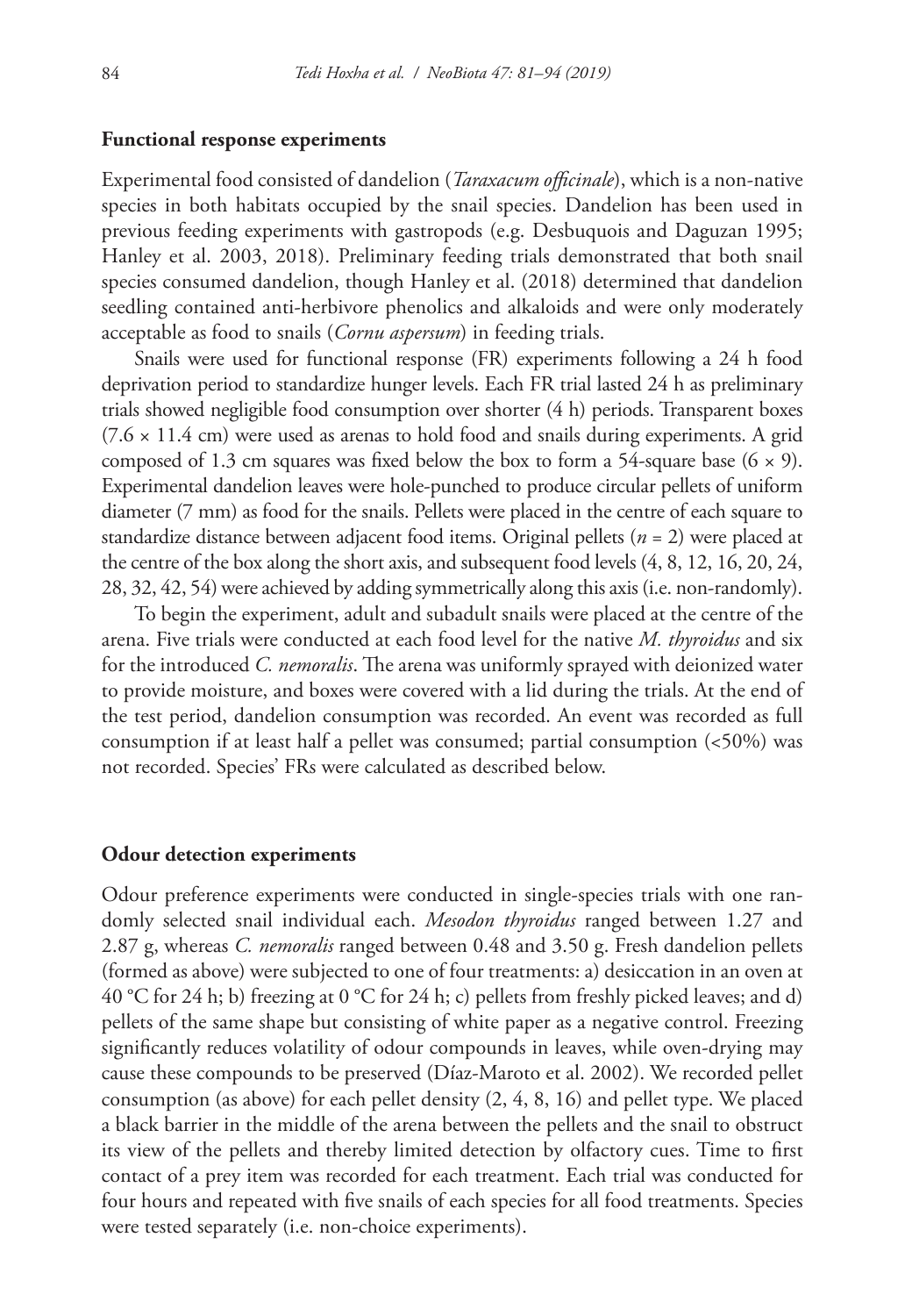## **Joint foraging experiments**

The arenas described above for the FR trials were also used to test for possible competition between native and non-native snails. Trials were conducted with a 16:8 light:dark regime at 21 °C. Food pellets hole-punched from dandelion leaves were individually placed in separate squares of the arena (densities 2, 4, 8, 16, 32, 54). Pellets were placed at the centre of the arena and added symmetrically along the short axis of the arena (i.e. successively out to the arena wall as food density increased). For each pellet density tested, five individuals from each species were starved 24 h prior to the trials. We then placed individual native and non-native snails at opposite corners of the shorter edge of the arena facing the pellets. During the 4 h observation, consumed pellets were not replaced, and the number of pellets consumed (defined above) by each snail was recorded.

#### **Data analysis**

Statistical analyses were performed in R-3.5.0 (R Core Team 2018). To analyze and model comparative functional responses, we used the FRAIR-0.5.100 package (Pritchard 2017). Rogers' (1972) Type II equation was used to describe the functional response of both species as food resources were not replaced as they were consumed:

$$
N_e = N_o(1 - \exp(a(N_e b - T)))
$$

where  $N_{_{\!\ell}}$  is the number of food pellets consumed,  $N_{_{\!\rho}}$  is the initial number of food pellets, *a* is attack rate, *h* is handling time, and *T* is experimental duration (which was set at 1 in the present study as we wished to compare FR parameters for both species over the same period of time). Maximum feeding rate was thus calculated as 1/h. Models were bootstrapped (*n* = 2000) to generate 95% confidence intervals for each species' functional response curve. Species differences in attack rate (*a*), handling time (*h*) and maximum feeding rate (*1/h*) were analyzed using frair\_compare() option within the FRAIR-0.5.100 package. Here, as the time for feeding was the same for both species and set as 1 above, *a* and *h* were used as unitless, comparative metrics consistent with many previous studies (e.g. Paterson et al. 2015; Anderson 2016; Pritchard et al. 2017), though other researchers have applied units (e.g. Rall et al. 2012, Lefébure et al. 2014, Li et al. 2018). In the latter case, attack rate (*a*) refers to the volume or area searched per unit time by a consumer, whereas handling time (*h*) refers to the time spent per unit of resource in activities such as capturing, subduing, killing, ingesting and digesting that resource unit (Barrios-O'Neill et al. 2016; Li et al. 2018).

To compare differential responses to food treatments and delineate interactions of independent variables in the odour detection experiments, we conducted an AN-COVA analysis with factors Species and Food Treatment and continuous variable Food Density, and their interactions. From 160 total observations, 52 instances in which individuals made no contact with the food (regardless of treatment type) were omitted. Nine other instances were also removed from the analysis: four cases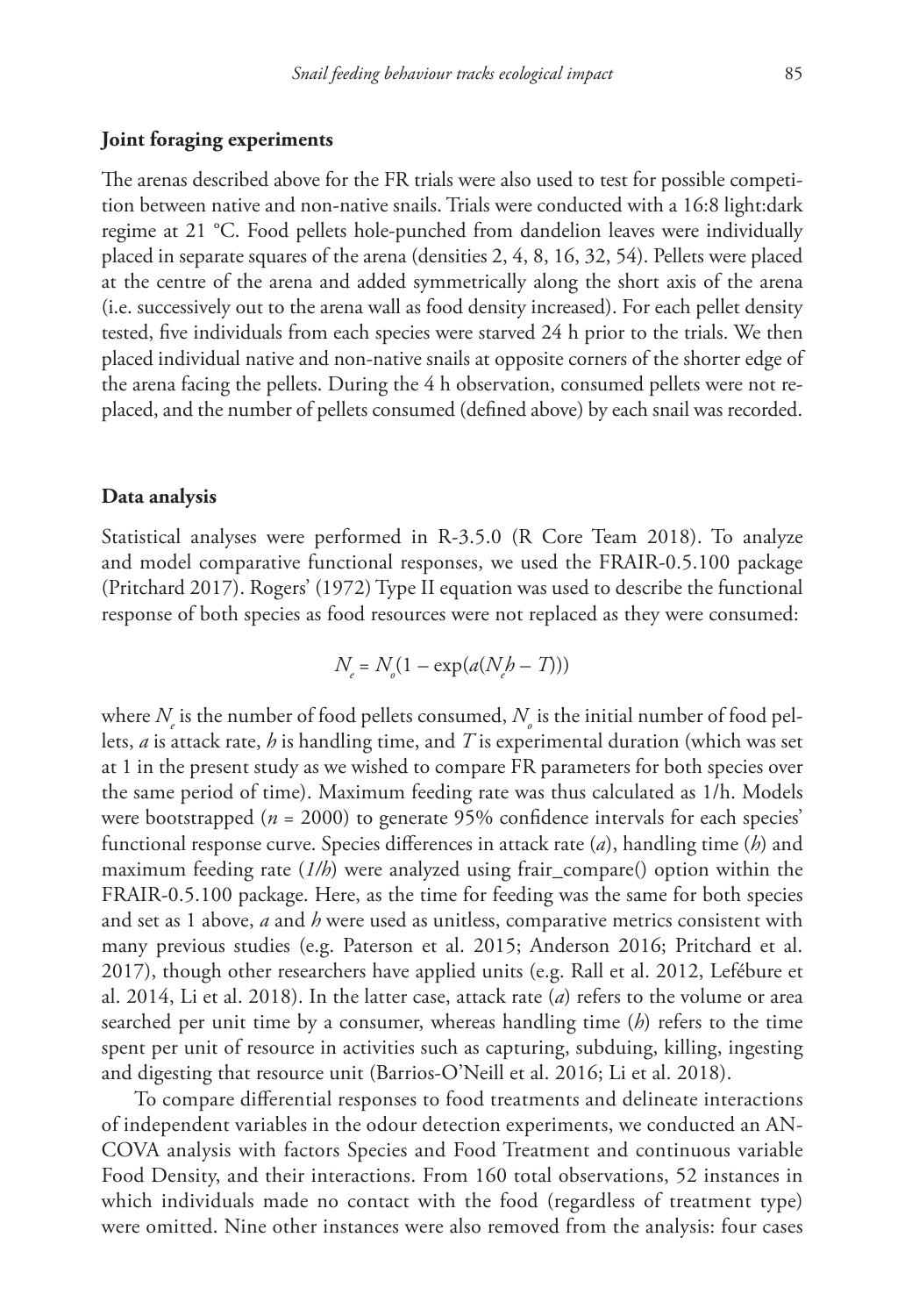in which technical/equipment difficulties caused delays in recording time to pellet contact, four in which snails partially consumed the barrier intended to limit detection to olfactory cues, and one where the barrier became damaged from repeated use and was unable to fully hide the pellets. Detection times were  $Log_{10}(x+1)$ -transformed prior to analysis.

Results from joint foraging experiments were analyzed with a paired *t*-test by examining pellet consumption by each snail species across each of the six resource level classes. Each food class was represented five times.

## **Results**

Both snail species conformed to a Type II functional response, though *C. nemoralis* has not reached the curve's asymptote and *M. thyroidus* individuals exhibited a significantly greater feeding ability with increasing food levels (Fig. 1). There was no overlap in 95% CIs, indicating substantially higher feeding efficiency and rate for the native compared to the introduced snail (Figure 1). *M. thyroidus* had a significantly greater attack rate (*a*  = 5.30) than *C. nemoralis* (*a* = 0.41) (z = −9.97, P < 0.001), as well as a slightly shorter but non-significantly different handling time ( $h = 0.020$  versus 0.023;  $z = 0.25$ ,  $P =$ 0.800). Corresponding maximum feeding rate was higher for the native species (50.0 vs 43.5 pellets over the experimental time; see Fig. 1, Table 1).

Mean food detection times for native *M. thyroidus* (1585 s, SE = 369 s) across treatments were shorter than for non-indigenous *C. nemoralis* (1970 s, SE = 266 s).  $Log<sub>10</sub>(x+1)$ -transformed detection times for food resources were significantly shorter for *M. thyroidus* than for *C. nemoralis* (ANCOVA,  $F_{1,83} = 9.10$ ,  $P < 0.01$ ). This was the case for all treatments, with the exception of the "paper" treatment, where *M. thyroidus* took longer to detect the pellets on average (3937 s) than *C. nemoralis* (2094 s). Food density was also significant ( $F_{1,83}$  = 7.27, P < 0.01), as average detection times generally decreased with increasing food density for all but one food level (*n* = 8 pellets). Furthermore, food treatment types differed significantly in detection times ( $F_{3,83} = 4.02$ , P < 0.05) (Table 2), with "paper" averaging the longest time to detection (2764 s) and oven-dried foods the shortest (1334 s). Time to first contact was also affected by a species\*food treatment interaction ( $F_{3,83} = 3.19$ , P < 0.05) (Fig. 2).

The joint species foraging experiments demonstrated that feeding activity of *M. thyroidus* was significantly higher than that of *C. nemoralis* across a variety of food resource levels (paired *t*-test, *t* = 4.2, df = 29, P < 0.001) (Fig. 3).

| <b>Species</b>    |            |               | Maximum feeding rate $(1/b)$ |
|-------------------|------------|---------------|------------------------------|
| Mesodon thyroidus | 5.30(0.49) | 0.020~(<0.01) | 50.0                         |
| Cepaea nemoralis  | 0.41(0.05) | 0.023(0.01)   | 43.5                         |

**Table 1.** Rogers' Type II Functional Response parameters (± SE) for native (*M. thyroidus*) and non-native (*C. nemoralis*) snails, including attack rate (*a*), handling time (*h*), and maximum feeding rate (1/*h*).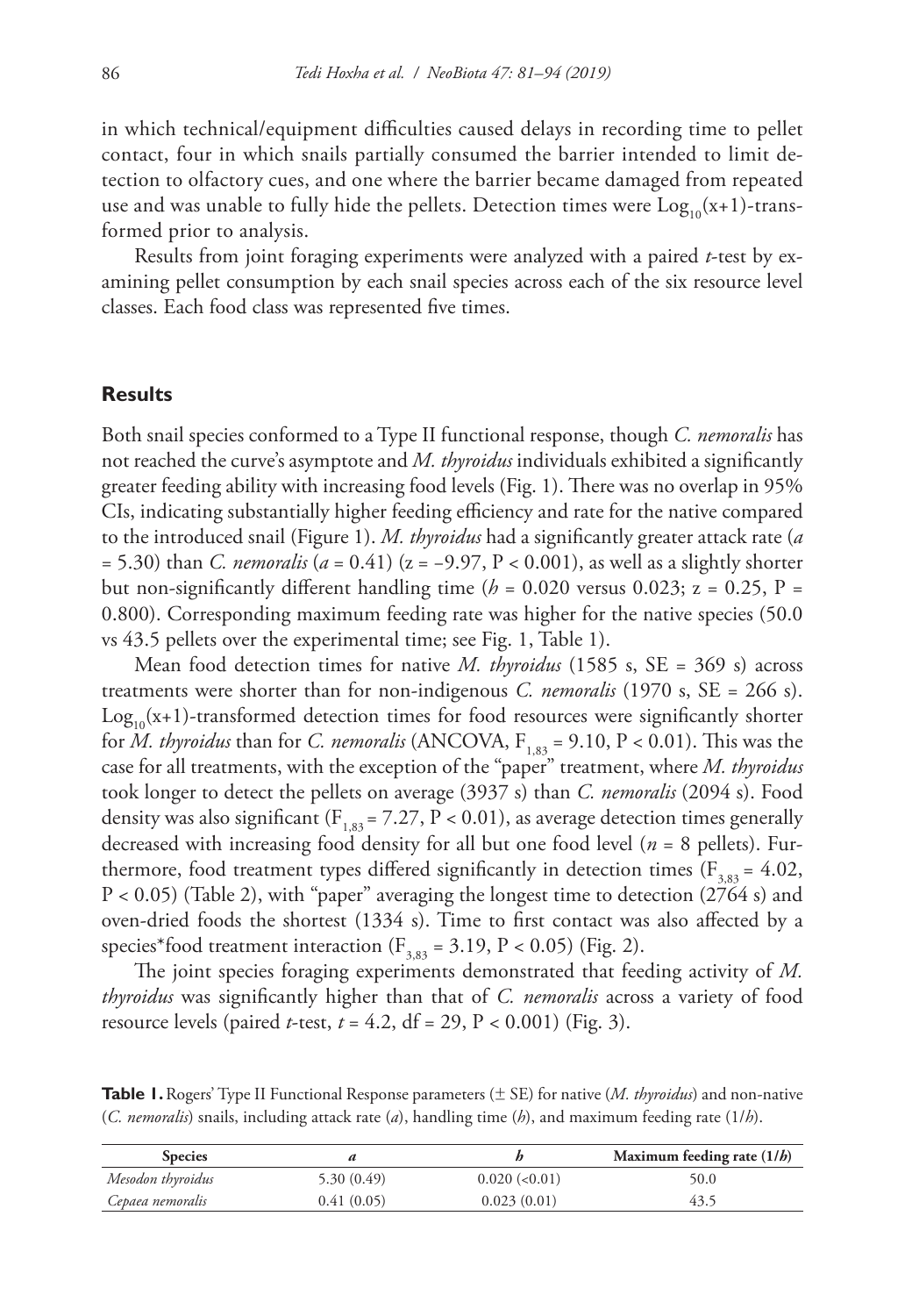

**Figure 1.** Fitted functional response curves of native *M. thyroidus* (solid line) and introduced *C. nemoralis*  (dashed) with 95% CI bands (grey).



**Figure 2.** Mean (± SE) food detection times of native *M. thyroidus* (gray) and introduced *C. nemoralis*  (black) snails across different food treatments.

| Table 2. Results of ANCOVA test assessing effect of Species, Density, and Food Treatment on detection |  |  |
|-------------------------------------------------------------------------------------------------------|--|--|
| time from the olfaction experiment.                                                                   |  |  |

|                           | df | F value |        |
|---------------------------|----|---------|--------|
| Species                   |    | 9.1     | 0.0034 |
| Density                   |    | 7.3     | 0.0085 |
| Treatment                 | 3  | 4.0     | 0.0100 |
| Species*Density           |    | 1.7     | 0.2026 |
| Species*Treatment         | 3  | 3.2     | 0.0280 |
| Density*Treatment         | 3  | 1.2     | 0.3300 |
| Species*Density*Treatment | 3  | 0.2     | 0.9022 |
| Residuals                 | 83 |         |        |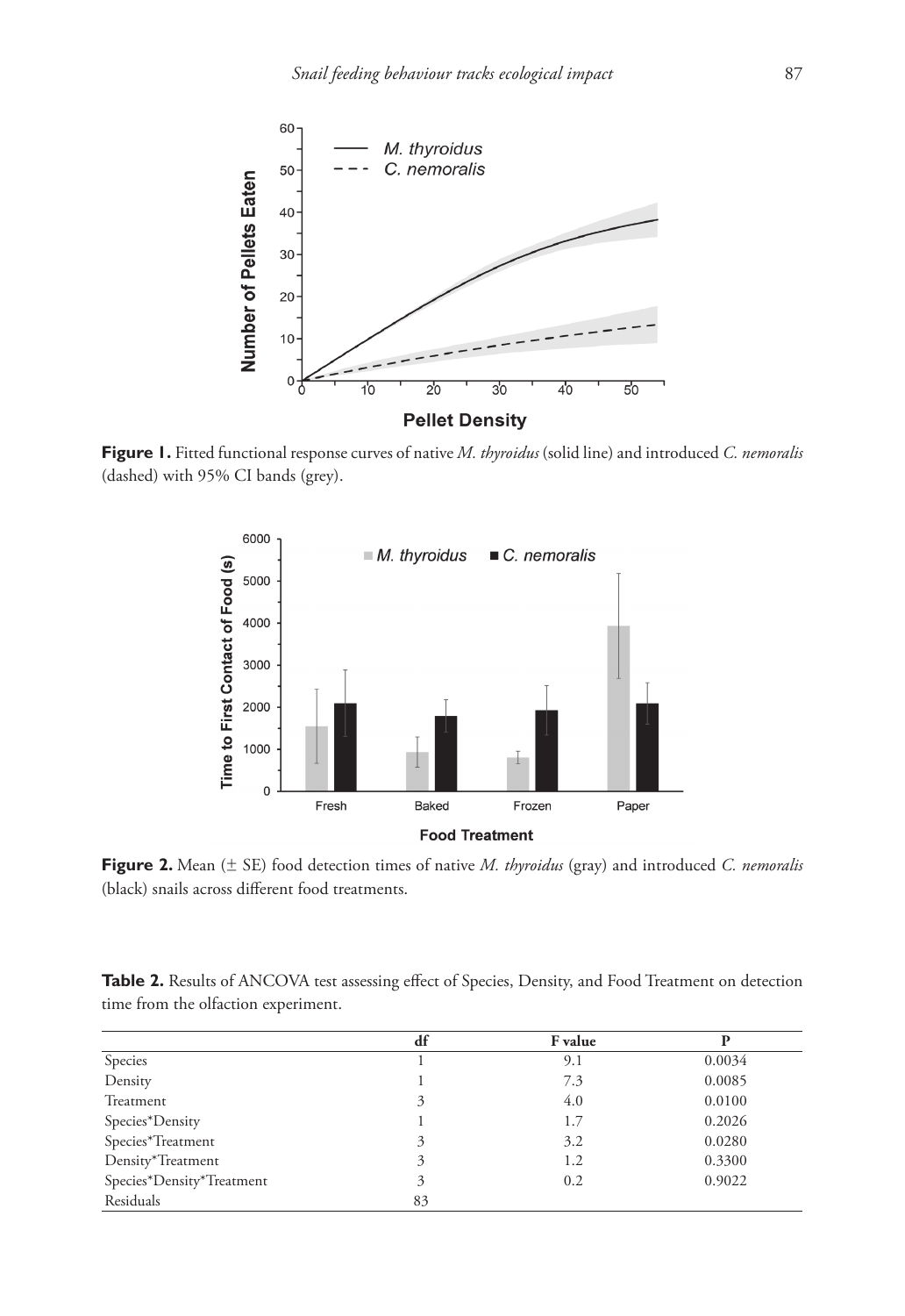

**Figure 3.** Mean ( $\pm$  SE) pellets eaten in joint foraging experiments across increasing food levels by native *M. thyroidus* (gray) and introduced *C. nemoralis* (black) snails.

# **Discussion**

Application of comparative functional responses has allowed researchers to discriminate between invader species with high and low ecological impact (e.g. Dick et al. 2014, 2017a; Xu et al. 2016b), and may elucidate relative competitive ability (Tilman 1977; Dick et al. 2017b). In most cases examined to date, high functional responses of invaders (relative to their native counterparts) are associated with high ecological impact (Dick et al. 2017a); the opposite pattern is expected with low impact nonindigenous species. Bollache et al. (2008) proposed that the method could be used for NIS likely to invade, thereby allowing forecasts of comparative impact of a putative invader with a complementary native analogue. Further, Dick et al. (2017b) argued that, as with plant competition (see Tilman 1977), FRs of animals may uncover relative interspecific competitive abilities. In our study, we thus examined functional responses of native *M. thyroidus* and introduced *C. nemoralis* snails that occur in different habitats in south-western Ontario. In line with theory, we observed higher FRs for the native species, a consequence mainly of its higher attack rate and maximum feeding rate. The native snail also had a shorter time to first contact across different food densities. The native snail did, however, have a longer time to contact with non-food (i.e. paper pellets), suggesting it is more discriminating than the introduced snail. Indeed, the native species exhibited much shorter times to contact with actual food than with paper, whereas no such variation was apparent with the introduced species (Fig. 2). These experimental outcomes are consistent with the introduced snail having low (or at least unremarkable) ecological impact (see Cowie et al. 2009; Ożgo and Bogucki 2011). This supports general FR theory (Dick et al. 2014), that high FRs are associated with high ecological impact, and vice versa, that low FRs should be associated with low ecological impact. Our data also suggest that the native species is the superior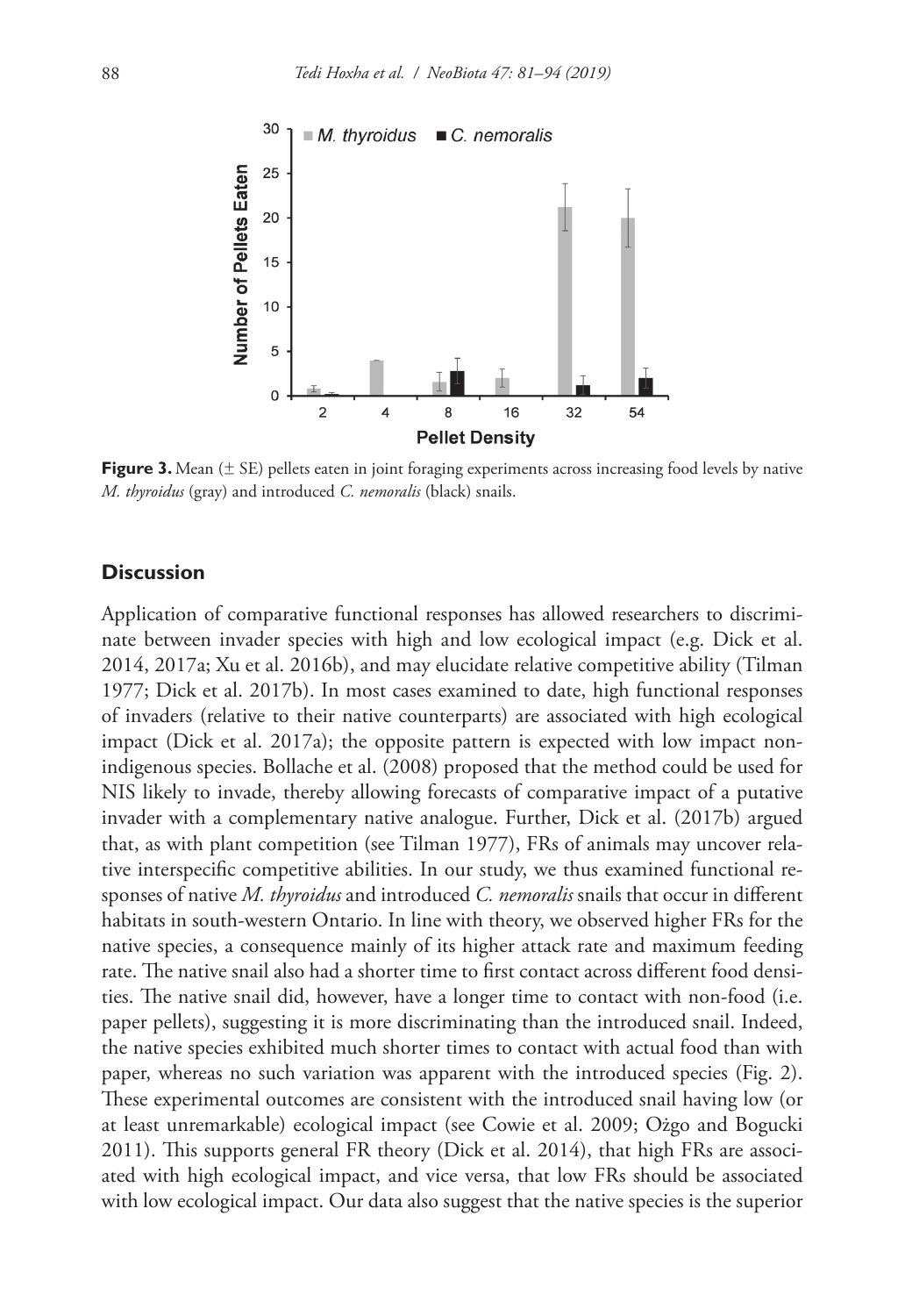resource competitor, again consistent with FR theory (see Dick et al. 2014, 2017a). In particular, the higher attack rate of the native is congruent with competition theory, as superior competitive ability is likely to be exhibited by the competitor that can best utilise food resources at low food abundance (Tilman 1977), and attack rate quantifies this (see Fig. 1). This also is consistent with the hypothesis that the native species exerts some degree of biotic resistance toward the non-indigenous species.

The two snail species used in our study were collected from separate but nearby habitats. There exist many possible reasons for non-overlapping habitat use by species including interspecific differences in habitat preference and environmental tolerance (e.g. Moreno-Rueda 2007; Książkiewicz et al. 2013), or predation and its avoidance (Morris 2003; Green et al. 2011). It is also possible that non-overlapping distributions could result from intense interspecific competition, with species segregating into different habitats to minimize competition or exploit different resources (Cowie and Jones 1987; Kimura and Chiba 2010). Baur and Baur (1990) demonstrated that land snails competed via both exploitative and interference competition, while Parent and Crespi (2009) proposed that interspecific competition constrained phenotypic variation in Galapagos land snails. However, Chiba and Cowie (2016) found only limited support for exploitation or interference competition among land snail species. Experimental field work is required to assess the respective roles of habitat preference or biological interactions in the microallopatric distributions of these two snail species in south-western Ontario. In addition, molecular analyses of gut contents may improve our understanding of overlap in resource use by these and other species (Waterhouse et al. 2014).

Snail feeding behaviour has been well studied in both terrestrial and marine environments. Much of the recent focus on feeding pertains to mechanisms of food detection, particularly olfaction (e.g. Dahirel et al. 2015; Kiss 2017; Cordoba et al. 2018). To date, only a limited number of studies have addressed functional responses of land snails (see Broekhuizen et al. 2002; Haubois et al. 2005; Giacoletti et al. 2016; Xu et al. 2016a, 2016b; Pusack et al. 2018). In our laboratory study, both native and introduced species conformed with a Type II functional response, consistent with previous studies (e.g. Xu et al. 2016a, 2016b; Pusack et al. 2018). Type II curves are important from the context of population regulation of the resource, as relative risk to prey increases as prey density declines, destabilizing the interaction (Dick et al. 2014). Our study highlighted significantly higher feeding rates by the native snail versus the introduced one, consistent with field patterns of low invader impact and low competitive ability. At the other extreme, Xu et al. (2016b) observed that a highly ecologically damaging invasive snail had much higher feeding rates than its native counterpart. Thus, the FR method is able to predict degree of ecological impact and competitive ability, particularly if combined with species abundances, and can be used to both understand current invasions and forecast the outcome of emerging and future invasions (Dick et al. 2014, 2017b).

Our study utilized a categorical system to assess pellet consumption. One limitation of this approach was that feeding could be assessed as complete when it was only partial, or nonexistent even though some herbivory occurred (<50%). In addition, our results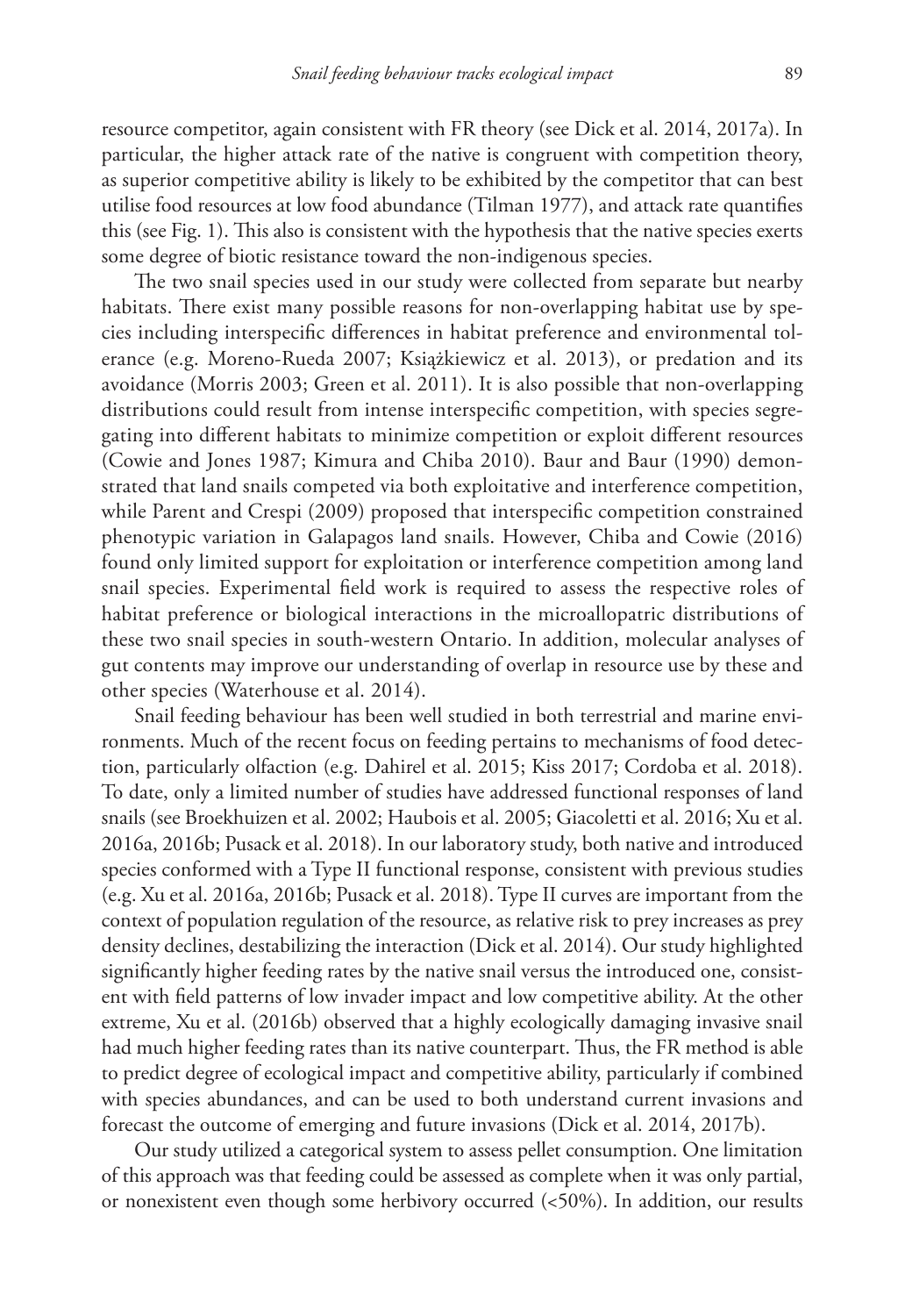were potentially affected by trial duration (1 d). Had the duration of these trials been extended (e.g. 2 d), some of the observations in the latter category may have flipped from "non-consumption" to total consumption. Finally, it is important to recognize that our study was conducted with only one invasive and one native species (the only species available) and that differences obtained only demonstrate species differences. Confirmation that these differences were due to the origin of the species would require tests with additional species. However, our data and case study fit closely with current FR theory and, together with these numerous other cases (see Dick et al. 2017a), show great potential in predicting ecological and competitive impacts from benign to highly damaging.

Moving forward, further studies of the context-dependency of snail species impacts should focus on mapping FRs onto impact under different contexts, such as various temperature and humidity regimes that might be expected with climate change. In addition, as invaders with low FRs may still exert ecological impact due to high abundance (see Dick et al. 2017b), the impact of native and invasive snails needs to be monitored as relative and absolute abundances change.

# **Acknowledgements**

We thank Muaaz Tariq for assistance with animal husbandry and experimental setup. We appreciate helpful comments from Drs Gregor Kalinkat and Jonathan Jeschke and an anonymous reviewer. TH was supported by NSERC Undergraduate Scholarship, HJM by NSERC Discovery Grant and Canada Research Chair, and XC and HJM by a Joint Grant of Yunnan Provincial Science and Technology Department - Yunnan University Major Project (2018FY001-007).

## **References**

- Anderson TL (2016) Predation risk between cannibalistic aeshnid dragonflies influences their functional response on a larval salamander prey. Journal of Zoology 300: 221–227. [https://](https://doi.org/10.1111/jzo.12376) [doi.org/10.1111/jzo.12376](https://doi.org/10.1111/jzo.12376)
- Barrios-O'Neill D, Kelly R, Dick JTA, Ricciardi A, MacIsaac HJ, Emmerson MC (2016) On the context-dependent scaling of consumer feeding rates. Ecology Letters 19: 668–678. <https://doi.org/10.1111/ele.12605>
- Baur B, Baur A (1990) Experimental evidence for intra- and interspecific competition in two species of rock-dwelling land snails. Journal of Animal Ecology 59: 301–315. [https://doi.](https://doi.org/10.2307/5174) [org/10.2307/5174](https://doi.org/10.2307/5174)
- Bollache L, Dick JTA, Farnsworth KD, Montgomery WI (2008) Comparison of the functional responses of invasive and native amphipods. Biology Letters 4: 166–169. [https://](https://doi.org/10.1098/rsbl.2007.0554) [doi.org/10.1098/rsbl.2007.0554](https://doi.org/10.1098/rsbl.2007.0554)
- Broekhuizen N, Parkyn S, Miller D, Rose R (2002) The relationship between food density and short term assimilation rates in *Potamopyrgus antipodarum* and *Deleatidium* sp. Hydrobiologia 477: 181–188.<https://doi.org/10.1023/A:1021011225513>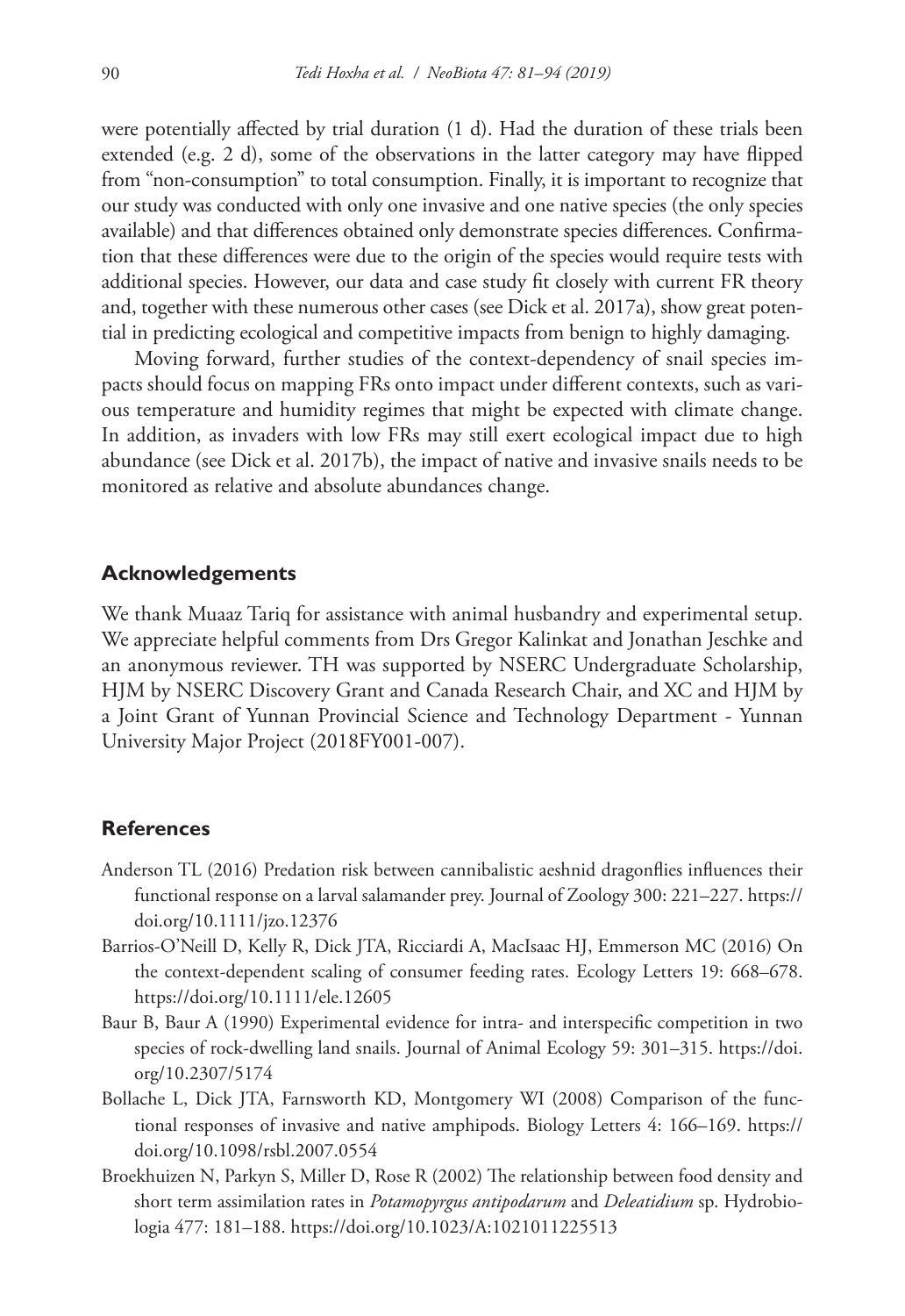- Chiba S, Cowie RH (2016) Evolution and extinction of land snails on oceanic islands. Annual Review of Ecology, Evolution, and Systematics 47: 123–141. [https://doi.org/10.1146/](https://doi.org/10.1146/annurev-ecolsys-112414-054331) [annurev-ecolsys-112414-054331](https://doi.org/10.1146/annurev-ecolsys-112414-054331)
- Cobián-Rojas D, Schmitter-Soto JJ, Betancourt CMA, Aguilar-Perera A, Ruiz-Zárate MA, González-Sansón G., Monteagudo PPC, Pavón RH, Rodríguez AG, Wong RIC, Guerra DC, Torres HS, Valderrama SP (2018) The community diversity of two Caribbean MPAs invaded by lionfish does not support the biotic resistance hypothesis. Journal of Sea Research 134: 26–33. <https://doi.org/10.1016/j.seares.2018.01.004>
- Cordoba M, Millar JG, McDonnell R (2018) Development of a high-throughput laboratory bioassay for testing potential attractants for terrestrial snails and slugs. Journal of Economic Entomology 111: 637–644. <https://doi.org/10.1093/jee/tox377>
- Cowie RH, Dillon Jr RT, Robinson DG, Smith JW (2009) Alien non-marine snails and slugs of priority quarantine importance in the United States: a preliminary risk assessment. American Malacological Bulletin 27: 113–132.<https://doi.org/10.4003/006.027.0210>
- Cowie RH, Jones JS (1987) Ecological interactions between *Cepaea nemoralis* and *Cepaea hortensis*: competition, invasion but no niche displacement. Functional Ecology 1: 91–97. <https://doi.org/10.2307/2389710>
- Dahirel M, Cholé H, Séguret A, Madec L, Ansart A (2015) Context dependence of the olfactory perceptual range in the generalist land snail *Cornu aspersum*. Canadian Journal of Zoology 93: 665–669.<https://doi.org/10.1139/cjz-2015-0001>
- Desbuquois C, Daguzan J (1995) The influence of ingestive conditioning on food choices in the land snail *Helix aspersa* Muller (Gastropoda: Pulmonata: Stylommatophora). Journal of Molluscan Studies 61: 353–360.<https://doi.org/10.1093/mollus/61.3.353>
- Díaz-Maroto M, Pérez-Coello M, Cabezudo M (2002) Effect of different drying methods on the volatile components of parsley (*Petroselinum crispum* L.). European Food Research and Technology 215: 227–230. <https://doi.org/10.1007/s00217-002-0529-7>
- Dick JTA, Alexander ME, Jeschke JM, Ricciardi A, MacIsaac HJ, Robinson TB, Kumschick S, Weyl OLF, Dunn AM, Hatcher MJ, Paterson RA, Farnsworth KD, Richardson DM (2014) Advancing impact prediction and hypothesis testing in invasion ecology using a comparative functional response approach. Biological Invasions 16: 735–753. [https://doi.](https://doi.org/10.1007/s10530-013-0550-8) [org/10.1007/s10530-013-0550-8](https://doi.org/10.1007/s10530-013-0550-8)
- Dick JTA, Laverty C, Lennon JJ, Barrios-O'Neill D, Mensink PJ, Britton JR, Medoc V, Boets P, Alexander ME, Taylor NG, Dunn AM, Hatcher MJ, Rosewarne PJ, Crookes S, MacIsaac HJ, Xu M, Ricciardi A, Wasserman RJ, Ellender BR, Weyl OLF, Lucy FE, Banks PB, Dodd JA, MacNeil C, Penk MR, Aldridge DC, Caffrey JM (2017a) Invader Relative Impact Potential: a new metric to understand and predict the ecological impacts of existing, emerging and future invasive alien species. Journal of Applied Ecology 54: 1259–1267. [https://doi.](https://doi.org/10.1111/1365-2664.12849) [org/10.1111/1365-2664.12849](https://doi.org/10.1111/1365-2664.12849)
- Dick JTA, Alexander ME, Ricciardi A, Laverty C, Downey PO, Xu M, Jeschke JM, Saul W-C, Hill MP, Wasserman RJ, Barrios-O'Neill D, Weyl OLF, Shaw RH (2017b) Functional responses can unify invasion ecology. Biological Invasions 19: 1667–1672. [https://doi.](https://doi.org/10.1007/s10530-016-1355-3) [org/10.1007/s10530-016-1355-3](https://doi.org/10.1007/s10530-016-1355-3)
- Dodd JA, Dick JT, Alexander ME, MacNeil C, Dunn AM, Aldridge DC (2014) Predicting the ecological impacts of a new freshwater invader: functional responses and prey selectivity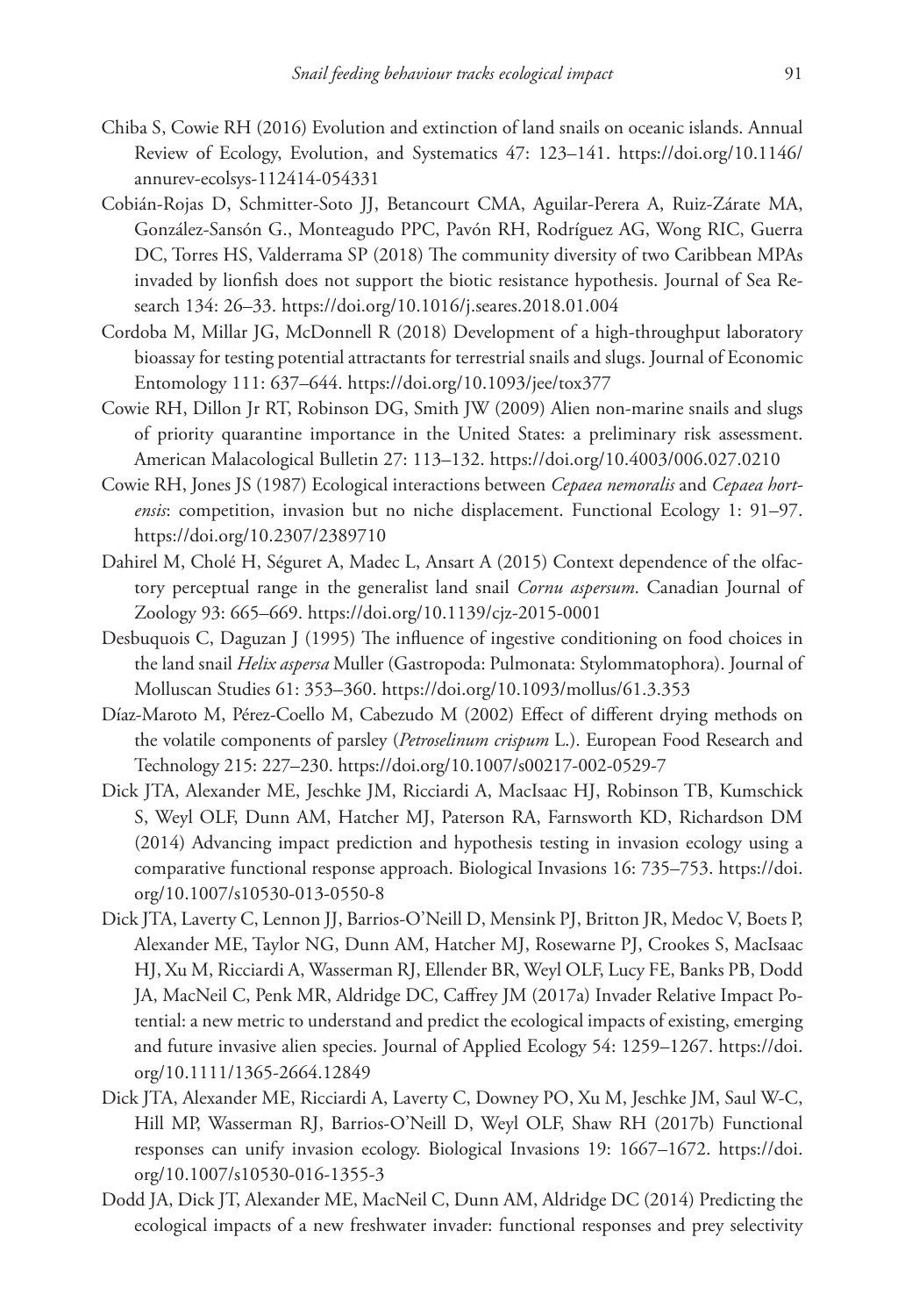of the 'killer shrimp', *Dikerogammarus villosus*, compared to the native *Gammarus pulex*. Freshwater Biology 59: 337–352. <https://doi.org/10.1111/fwb.12268>

- Elton CS (1958) The Ecology of Invasions by Animals and Plants. Methuen, London, 181 pp. <https://doi.org/10.1007/978-1-4899-7214-9>
- Giacoletti A, Rinaldi A, Mercurio M, Mirto S, Sara G (2016) Local consumers are the first line to control biological invasions: a case of study with the whelk *Stramonita haemastoma* (Gastropoda: Muricidae). Hydrobiologia 772: 117–129. <https://doi.org/10.1007/s10750-016-2645-6>
- Green PT, O'Dowd DJ, Abbott KL, Jeffery M, Retallick K, MacNally R (2011) Invasional meltdown: invader-invader mutualism facilitates a secondary invasion. Ecology 92: 1758– 1768.<https://doi.org/10.1890/11-0050.1>
- Hanley ME, Bulling MT, Fenner M (2003) Quantifying individual feeding variability: implications for mollusc feeding experiments. Functional Ecology 17: 673–679. [https://doi.](https://doi.org/10.1046/j.1365-2435.2003.00779.x) [org/10.1046/j.1365-2435.2003.00779.x](https://doi.org/10.1046/j.1365-2435.2003.00779.x)
- Hanley ME, Shannon RWR, Lemoine DG, Sandey B, Newland PL, Poppy GM (2018) Riding on the wind: volatile compounds dictate selection of grassland seedlings by snails. Annals of Botany 122: 1075–1083. <https://doi.org/10.1093/aob/mcy190>
- Haubois AG, Guarini JM, Richard P, Fichet D, Radenac G, Blanchard GF (2005) Ingestion rate of the deposit-feeder *Hydrobia ulvae* (Gastropoda) on epipelic diatoms: effect of cell size and algal biomass. Journal of Experimental Marine Biology and Ecology 317: 1–12. <https://doi.org/10.1016/j.jembe.2004.11.009>
- Holling CS (1959) The components of predation as revealed by a study of small-mammal predation of the European pine sawfly. Canadian Entomologist 91: 293–320. [https://doi.](https://doi.org/10.4039/Ent91293-5) [org/10.4039/Ent91293-5](https://doi.org/10.4039/Ent91293-5)
- Kimura K, Chiba S (2010) Interspecific interference competition alters habitat use patterns in two species of land snails. Evolutionary Ecology 24: 815–825. [https://doi.org/10.1007/](https://doi.org/10.1007/s10682-009-9339-8) [s10682-009-9339-8](https://doi.org/10.1007/s10682-009-9339-8)
- Kiss T (2017) Do terrestrial gastropods use olfactory cues to locate and select food actively? Invertebrate Neuroscience 17: 9.<https://doi.org/10.1007/s10158-017-0202-2>
- Książkiewicz Z, Kiaszewicz K, Goldyn B (2013) Microhabitat requirements of five rare vertiginid species (Gastropod, Pulmonata: Vertiginidae) in wetlands of western Poland. Malacologia 56: 95–106.<https://doi.org/10.4002/040.056.0207>
- Lefébure R, Larsson S, Bystrom P (2014) Temperature and size-dependent attack rates of the three-spined stickleback (*Gasterosteus aculeatus*); are sticklebacks in the Baltic Sea resource-limited? Journal of Experimental Marine Biology and Ecology 451: 82–90. [https://](https://doi.org/10.1016/j.jembe.2013.11.008) [doi.org/10.1016/j.jembe.2013.11.008](https://doi.org/10.1016/j.jembe.2013.11.008)
- Levine JM, Adler PB, Yelenik SG (2004) A meta-analysis of biotic resistance to exotic plant invasions. Ecology Letters 7: 975–989. <https://doi.org/10.1111/j.1461-0248.2004.00657.x>
- Li Y, Rall BC, Kalinkat G (2018) Experimental duration and predator satiation levels systematically affect functional response parameters. Oikos 127: 590–598. [https://doi.](https://doi.org/10.1111/oik.04479) [org/10.1111/oik.04479](https://doi.org/10.1111/oik.04479)
- Moreno-Rueda G (2007) Refuge selection by two sympatric species of arid-dwelling land snails: different adaptive strategies to achieve the same objective. Journal of Arid Environments 68: 588–598.<https://doi.org/10.1016/j.jaridenv.2006.08.004>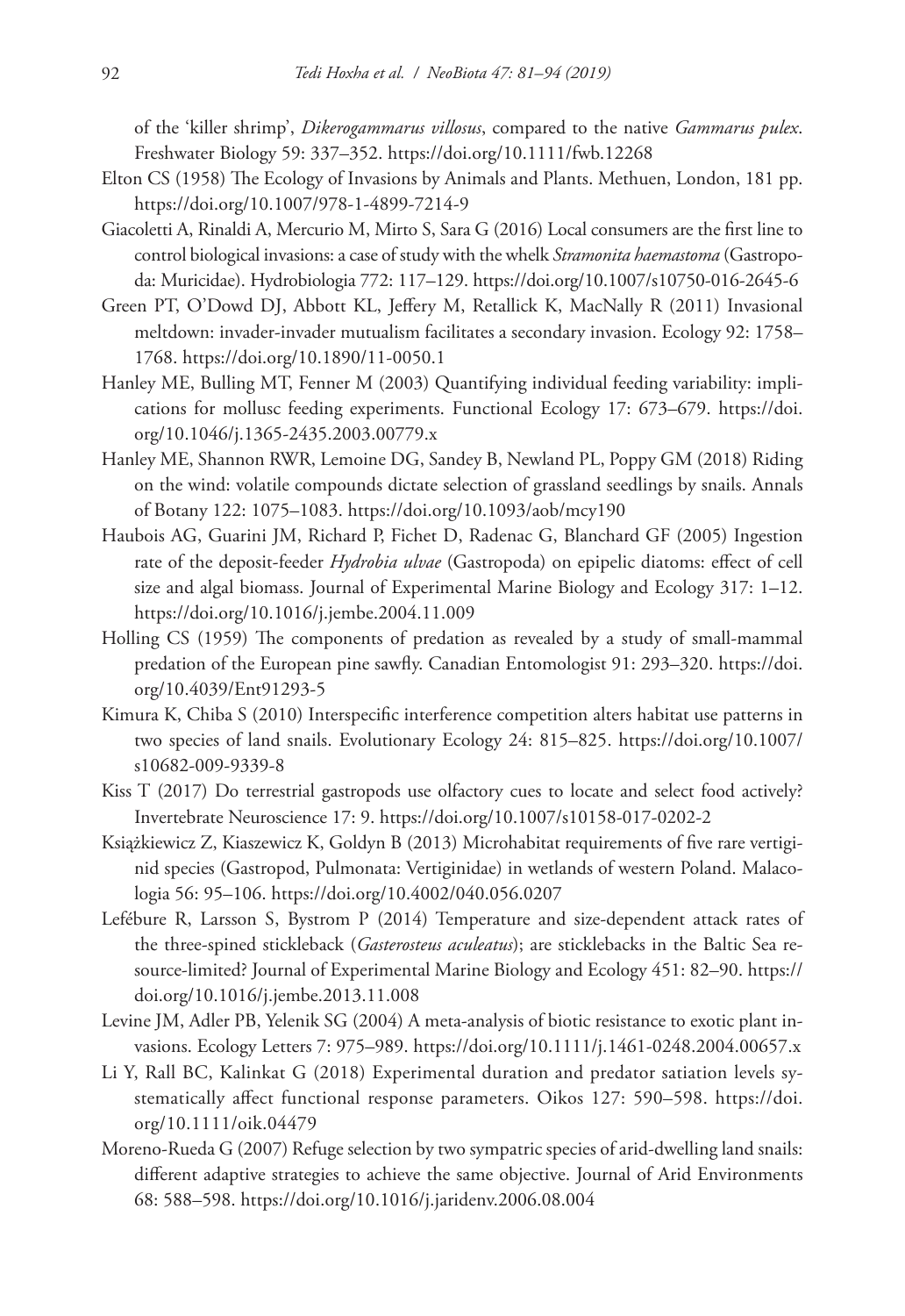- Morris DW (2003) Toward an ecological synthesis: a case for habitat selection. Oecologia 136: 1–13.<https://doi.org/10.1007/s00442-003-1241-4>
- Örstan A, Cameron RAD (2015) *Cepaea nemoralis* in Burlington, New Jersey, USA: Its possible origin and state 157 years after its introduction. Journal of Conchology 42: 193–198.
- Ożgo M (2012) Shell polymorphism in the land-snail *Cepaea nemoralis* (L.) along a westeast transect in continental Europe. Folia Malacologica 20: 181–253. [https://doi.](https://doi.org/10.2478/v10125-012-0015-1) [org/10.2478/v10125-012-0015-1](https://doi.org/10.2478/v10125-012-0015-1)
- Ożgo M, Bogucki Z (2011) Colonization, stability, and adaptation in a transplant experiment of the polymorphic land snail *Cepaea nemoralis* (Gastropoda: Pulmonata) at the edge of its geographical range. Biological Journal of the Linnean Society 104: 462–470. [https://doi.](https://doi.org/10.1111/j.1095-8312.2011.01732.x) [org/10.1111/j.1095-8312.2011.01732.x](https://doi.org/10.1111/j.1095-8312.2011.01732.x)
- Paini DR, Funderburk JE, Reitz SR (2008) Competitive exclusion of a worldwide invasive pest by a native. Quantifying competition between two phytophagous insects on two host plant species. Journal of Animal Ecology 77: 184–190.<https://doi.org/10.1111/j.1365-2656.2007.01324.x>
- Paini DR, Roberts JD (2005) Commercial honey bees (*Apis mellifera*) reduce the fecundity of an Australian native bee (*Hylaeus alcyoneus*). Biological Conservation 123: 103–112. <https://doi.org/10.1016/j.biocon.2004.11.001>
- Parent CE, Crespi BJ (2009) Ecological opportunity in adaptive radiation of Galápagos endemic land snails. The American Naturalist 174: 808–905.<https://doi.org/10.1086/646604>
- Paterson RA, Dick JTA, Pritchard DW, Ennis M, Hatcher MJ, Dunn AM (2015) Predicting invasive species impacts: a community module functional response approach reveals context dependencies. Journal of Animal Ecology 84: 453–463. [https://doi.](https://doi.org/10.1111/1365-2656.12292) [org/10.1111/1365-2656.12292](https://doi.org/10.1111/1365-2656.12292)
- Petren K, Case TJ (1996) An experimental demonstration of exploitation competition in an ongoing invasion. Ecology 77: 118–132. <https://doi.org/10.2307/2265661>
- Pritchard DW (2017) frair: Tools for Functional Response Analysis. R package version 0.5.100. <https://CRAN.R-project.org/package=frair>
- Pritchard DW, Paterson PA, Bovy HC, Barrios-O'Neill D (2017) FRAIR: an R package for fitting and comparing consumer functional responses. Methods in Ecology and Evolution 8: 1528–1534.<https://doi.org/10.1111/2041-210X.12784>
- Pusack TJ, White JW, Tillotson HG, Kimbro DL, Stallings CD (2018) Size-dependent predation and intraspecific inhibition of an estuarine snail feeding on oysters. Journal of Experimental Marine Biology and Ecology 501: 74–82. <https://doi.org/10.1016/j.jembe.2018.01.005>
- R Core Team (2018) R: A language and environment for statistical computing. R Foundation for Statistical Computing, Vienna.<http://www.R-project.org>
- Rall BC, Brose U, Hartvig M, Kalinkat G, Schwarzmüller F, Vucic-Pestic O, Petchey OL (2012) Universal temperature and body-mass scaling of feeding rates. Philosophical Transactions of the Royal Society B 367: 2923–2934.<https://doi.org/10.1098/rstb.2012.0242>
- Rogers D (1972) Random search and insect population models. Journal of Animal Ecology 41: 369–383.<https://doi.org/10.2307/3474>
- Smith-Ramesh LM, Moore AC, Schmitz OJ (2017) Global synthesis suggests that food web connectance correlates to invasion resistance. Global Change Biology 23: 465–473. [https://](https://doi.org/10.1111/gcb.13460) [doi.org/10.1111/gcb.13460](https://doi.org/10.1111/gcb.13460)